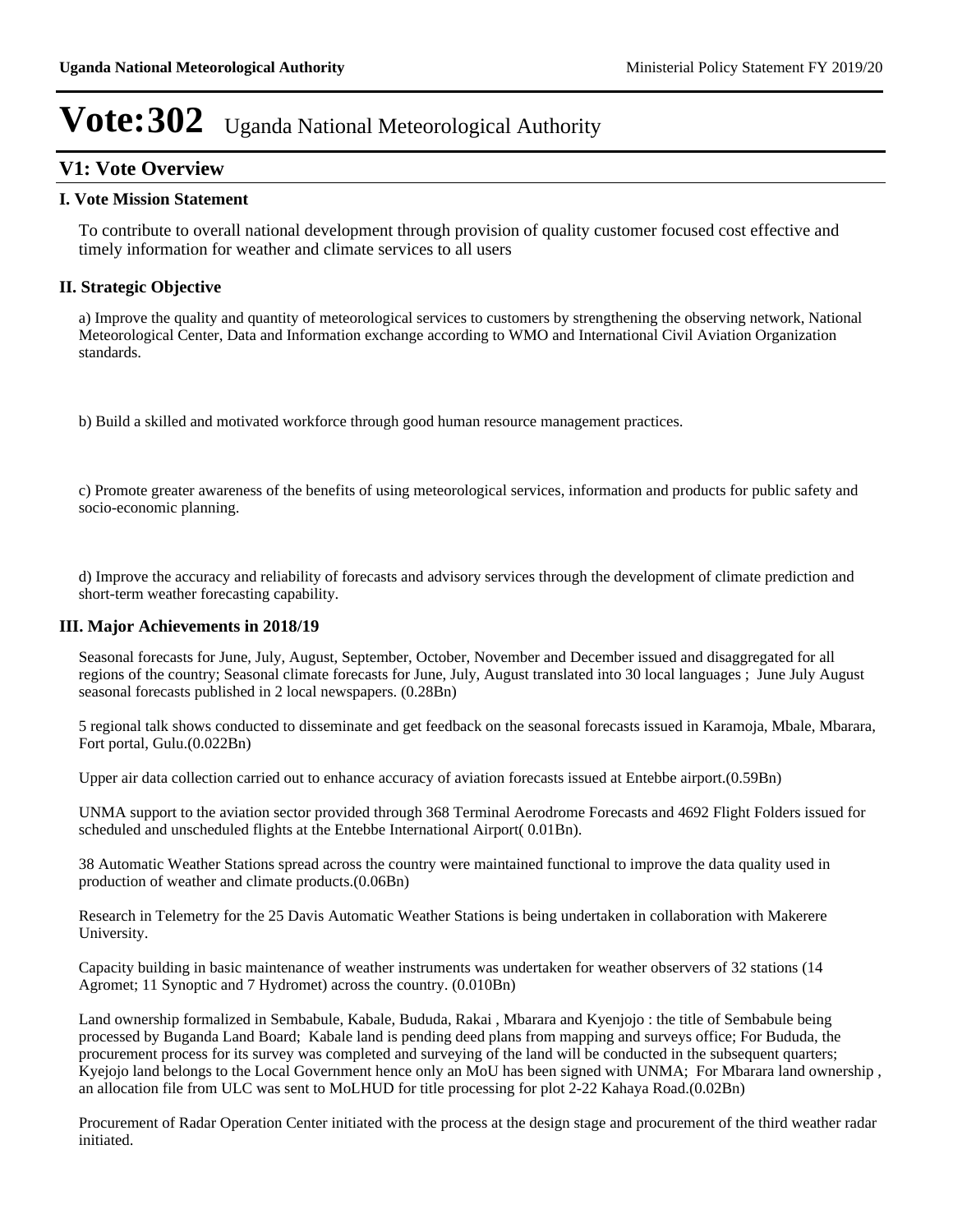Awareness on weather and climate issues raised through updates on weather given through stakeholder networks and media which included 10 day updates and monthly updates. For the 6 hourly weather forecasts, dissemination was done through media houses spread in the different regions of the country.(0.02Bn)

Conducted 8 radio programs in northern region, 2 talk shows in western region and 8 radio talk shows for the central region on Bukedde, Kingdom, Star, UBC and CBS; 15 Television interviews and talk shows carried out on NBS,NTV, UBC, Star, TV west, Urban, Bukedde, Spark , Kingdom, Salaam about weather and climate issues.(0.036Bn)

The Status of the Climate of Uganda in 2017 was finalized and published and Knowledge sharing sessions held with UNMA staff to improve understanding of research findings among staff.(0.05Bn)

 Collaborative research has been undertaken with Makerere University to develop a dissemination platform for weather and climate information using sms messages and the web.

Training sessions with farmers to Kobuin sub-county Ngora and Kaseta sub-county in Serere were held under the Village Weather Clinics Project to improve their understanding and usage of weather and climate information. (0.08Bn)

#### **IV. Medium Term Plans**

Installation of third weather radar and increasing functionality of the various existing weather stations spread across the country.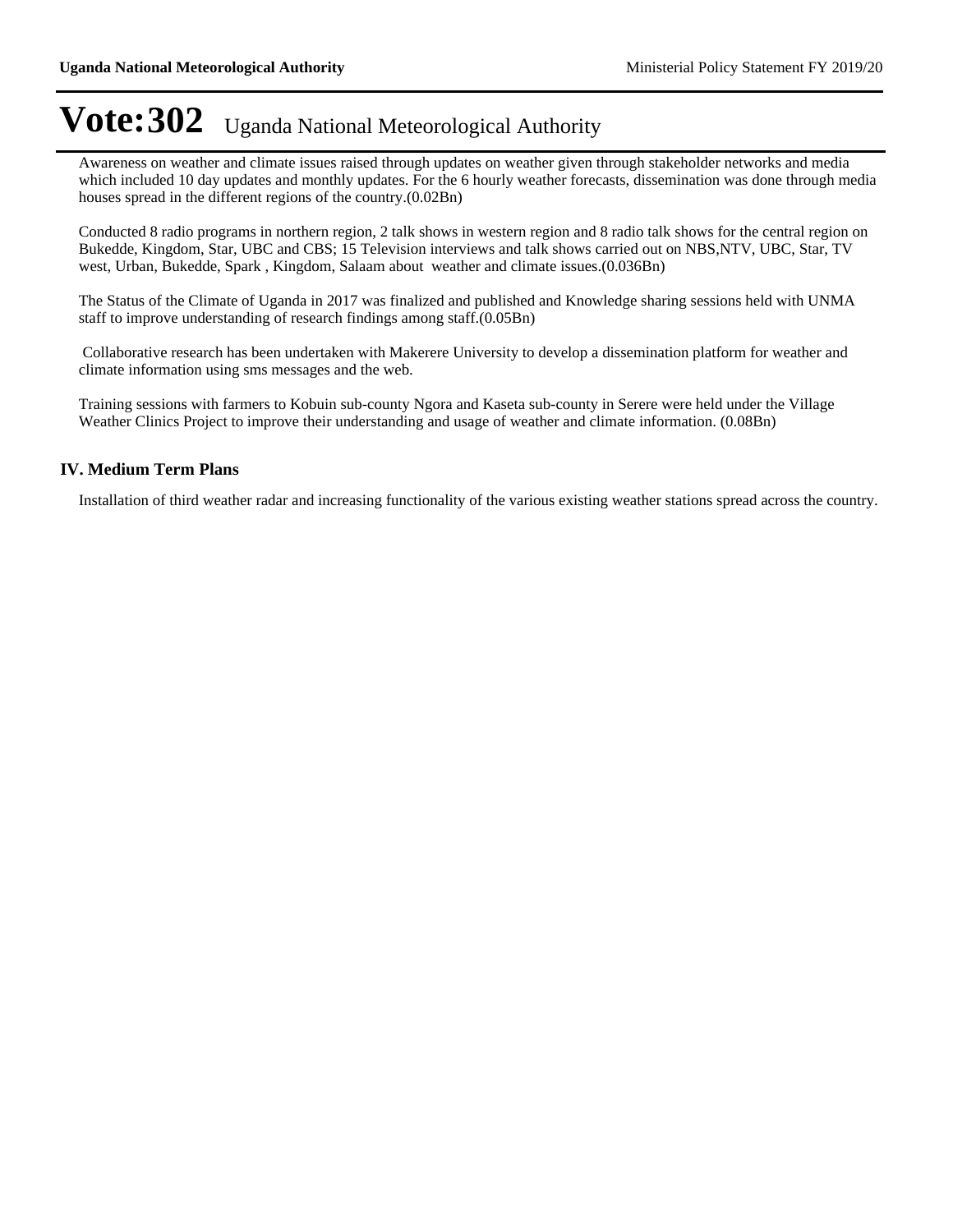### **V. Summary of Past Performance and Medium Term Budget Allocations**

**Table 5.1: Overview of Vote Expenditures (UShs Billion)**

|                  |                                                      |                    |               | 2018/19                                   |         |         |         | <b>MTEF Budget Projections</b> |         |
|------------------|------------------------------------------------------|--------------------|---------------|-------------------------------------------|---------|---------|---------|--------------------------------|---------|
|                  |                                                      | 2017/18<br>Outturn | <b>Budget</b> | <b>Approved Expenditure</b><br>by End Dec | 2019/20 | 2020/21 | 2021/22 | 2022/23                        | 2023/24 |
| <b>Recurrent</b> | Wage                                                 | 6.625              | 7.413         | 3.192                                     | 7.413   | 7.784   | 8.173   | 8.581                          | 9.011   |
|                  | Non Wage                                             | 4.165              | 4.165         | 0.764                                     | 5.160   | 5.934   | 7.121   | 8.546                          | 10.255  |
| Devt.            | GoU                                                  | 11.597             | 14.957        | 0.561                                     | 14.957  | 17.949  | 17.949  | 17.949                         | 17.949  |
|                  | Ext. Fin.                                            | 0.000              | 0.000         | 0.000                                     | 0.000   | 0.000   | 0.000   | 0.000                          | 0.000   |
|                  | <b>GoU</b> Total                                     | 22.388             | 26.535        | 4.517                                     | 27.531  | 31.667  | 33.243  | 35.076                         | 37.214  |
|                  | <b>Total GoU+Ext Fin (MTEF)</b>                      | 22.388             | 26.535        | 4.517                                     | 27.531  | 31.667  | 33.243  | 35.076                         | 37.214  |
|                  | <b>Arrears</b>                                       | 0.034              | 0.000         | 0.000                                     | 0.000   | 0.000   | 0.000   | 0.000                          | 0.000   |
|                  | <b>Total Budget</b>                                  | 22.422             | 26.535        | 4.517                                     | 27.531  | 31.667  | 33.243  | 35.076                         | 37.214  |
|                  | <b>A.I.A Total</b>                                   | 2.078              | 1.482         | 0.127                                     | 0.000   | 0.000   | 0.000   | 0.000                          | 0.000   |
|                  | <b>Grand Total</b>                                   | 24.500             | 28.017        | 4.644                                     | 27.531  | 31.667  | 33.243  | 35.076                         | 37.214  |
|                  | <b>Total Vote Budget</b><br><b>Excluding Arrears</b> | 24.466             | 28.017        | 4.644                                     | 27.531  | 31.667  | 33.243  | 35.076                         | 37.214  |

### **VI. Budget By Economic Clasification**

**Table V6.1 2018/19 and 2019/20 Budget Allocations by Item**

|                                        |        |          | 2018/19 Approved Budget |              |        | 2019/20 Draft Estimates |              |
|----------------------------------------|--------|----------|-------------------------|--------------|--------|-------------------------|--------------|
| <b>Billion Uganda Shillings</b>        | GoU    | Ext. Fin | AIA                     | <b>Total</b> | GoU    | Ext. Fin                | <b>Total</b> |
| <b>Output Class: Outputs Provided</b>  | 13.485 | 0.000    | 1.482                   | 14.966       | 15.542 | 0.000                   | 15.542       |
| 211 Wages and Salaries                 | 7.806  | 0.000    | 0.200                   | 8.006        | 7.966  | 0.000                   | 7.966        |
| 212 Social Contributions               | 0.741  | 0.000    | 0.000                   | 0.741        | 0.705  | 0.000                   | 0.705        |
| 213 Other Employee Costs               | 1.959  | 0.000    | 0.838                   | 2.797        | 2.774  | 0.000                   | 2.774        |
| 221 General Expenses                   | 0.694  | 0.000    | 0.133                   | 0.826        | 1.122  | 0.000                   | 1.122        |
| 222 Communications                     | 0.165  | 0.000    | 0.003                   | 0.168        | 0.425  | 0.000                   | 0.425        |
| 223 Utility and Property Expenses      | 0.611  | 0.000    | 0.000                   | 0.611        | 0.232  | 0.000                   | 0.232        |
| 224 Supplies and Services              | 0.133  | 0.000    | 0.000                   | 0.133        | 0.250  | 0.000                   | 0.250        |
| 225 Professional Services              | 0.240  | 0.000    | 0.120                   | 0.359        | 0.350  | 0.000                   | 0.350        |
| 226 Insurances and Licenses            | 0.000  | 0.000    | 0.000                   | 0.000        | 0.029  | 0.000                   | 0.029        |
| 227 Travel and Transport               | 0.958  | 0.000    | 0.089                   | 1.047        | 1.509  | 0.000                   | 1.509        |
| 228 Maintenance                        | 0.177  | 0.000    | 0.100                   | 0.277        | 0.180  | 0.000                   | 0.180        |
| <b>Output Class: Outputs Funded</b>    | 0.120  | 0.000    | 0.000                   | 0.120        | 0.120  | 0.000                   | 0.120        |
| 263 To other general government units  | 0.120  | 0.000    | 0.000                   | 0.120        | 0.120  | 0.000                   | 0.120        |
| <b>Output Class: Capital Purchases</b> | 12.930 | 0.000    | 0.000                   | 12.930       | 11.869 | 0.000                   | 11.869       |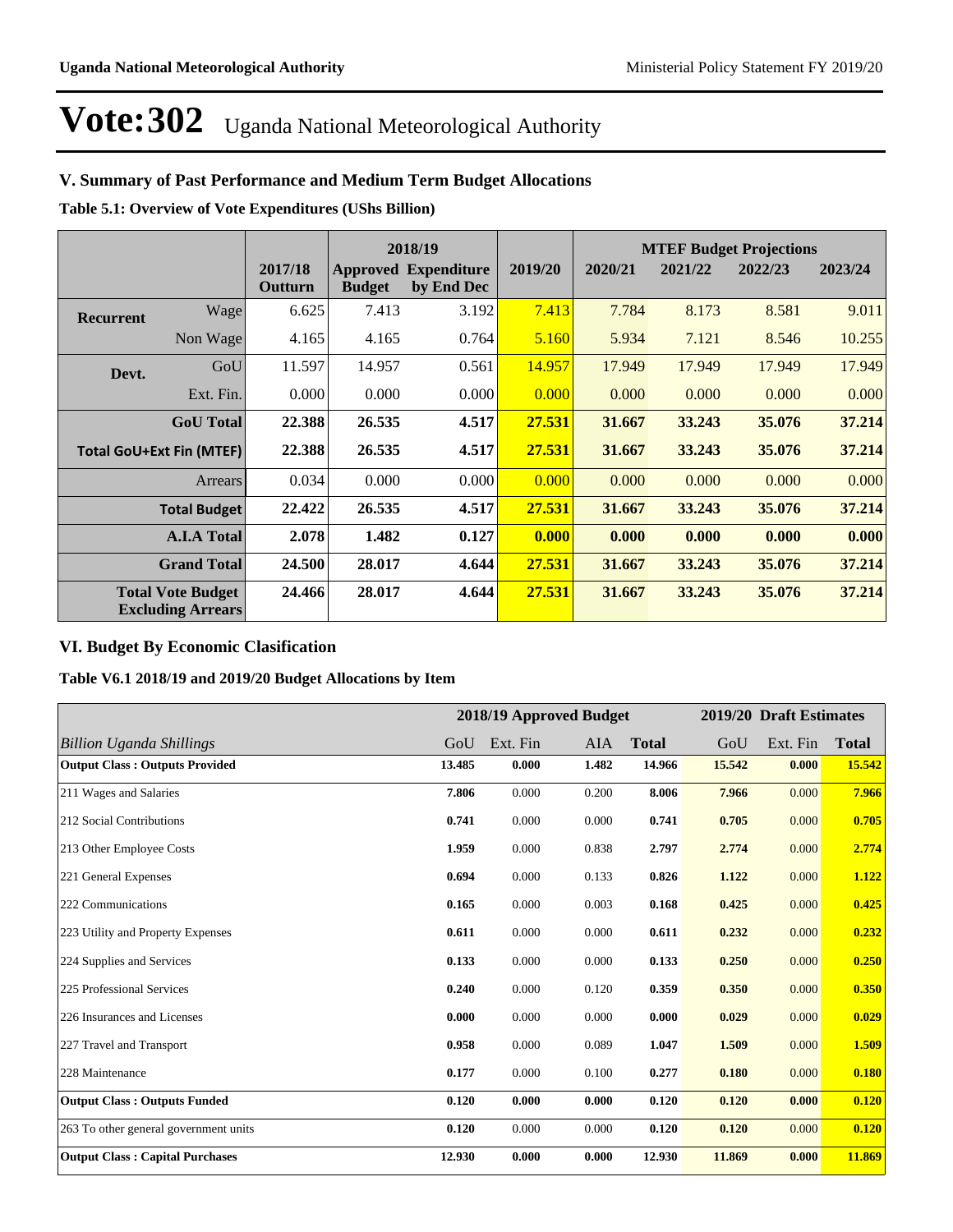| 312 FIXED ASSETS               | <b>12.930</b> | 0.000 | 0.000 | 12.930 | 11.869 | 0.000 | 11.869 |
|--------------------------------|---------------|-------|-------|--------|--------|-------|--------|
| <b>Grand Total:</b>            | 26.535        | 0.000 | l.482 | 28.017 | 27.531 | 0.000 | 27.531 |
| <b>Total excluding Arrears</b> | 26.535        | 0.000 | l.482 | 28.017 | 27.531 | 0.000 | 27.531 |

### **VII. Budget By Programme And Subprogramme**

### **Table V7.1: Past Expenditure Outturns and Medium Term Projections by Programme and SubProgramme**

| Billion Uganda shillings                                |                                     | FY 2018/19                |                                   |                                             | <b>Medium Term Projections</b> |         |         |         |
|---------------------------------------------------------|-------------------------------------|---------------------------|-----------------------------------|---------------------------------------------|--------------------------------|---------|---------|---------|
|                                                         | <b>FY 2017/18</b><br><b>Outturn</b> | Approved<br><b>Budget</b> | <b>Spent By</b><br><b>End Dec</b> | 2019-20<br><b>Proposed</b><br><b>Budget</b> | 2020-21                        | 2021-22 | 2022-23 | 2023-24 |
| <b>53 National Meteorological Services</b>              | 22,422                              | 28.017                    | 4.517                             | 27.531                                      | 31.667                         | 33.243  | 35.076  | 37.214  |
| 01 Headquarters                                         | 0.361                               | 0.980                     | 0.229                             | 0.656                                       | 0.000                          | 0.000   | 0.000   | 0.000   |
| 02 Finance and Administration                           | 9.325                               | 10.442                    | 3.222                             | 10.383                                      | 13.718                         | 15.294  | 17.127  | 19.265  |
| 03 Training and Research                                | 1.138                               | 1.415                     | 0.505                             | 1.533                                       | 0.000                          | 0.000   | 0.000   | 0.000   |
| 1371 Uganda National Meteorological<br>Authority (UNMA) | 11.597                              | 15.179                    | 0.561                             | 14.957                                      | 17.949                         | 17.949  | 17.949  | 17.949  |
| <b>Total for the Vote</b>                               | 22.422                              | 28.017                    | 4.517                             | 27.531                                      | 31.667                         | 33.243  | 35.076  | 37.214  |
| <b>Total Excluding Arrears</b>                          | 22.388                              | 28.017                    | 4.517                             | 27.531                                      | 31.667                         | 33.243  | 35.076  | 37.214  |

### **VIII. Programme Performance and Medium Term Plans**

#### **Table V8.1: Programme Outcome and Outcome Indicators ( Only applicable for FY 2019/20)**

| 53 National Meteorological Services                                                                                                                     |  |  |  |  |
|---------------------------------------------------------------------------------------------------------------------------------------------------------|--|--|--|--|
| To provide data and information on weather, climate and climate change to support sustainable social and<br>economic development of the economy         |  |  |  |  |
| <b>Executive Director</b>                                                                                                                               |  |  |  |  |
| <b>Programme Outcome:</b> Increased access to real-time meteorological information by the public including the disabled, youth,<br>children and elderly |  |  |  |  |
| Sector Outcomes contributed to by the Programme Outcome                                                                                                 |  |  |  |  |
| 1. Improved Weather, Climate and Climate Change Management, Protection and Restoration of Environment and Natural<br><b>Resources</b>                   |  |  |  |  |
|                                                                                                                                                         |  |  |  |  |

|                           |                                                                  | <b>Performance Targets</b> |         |         |
|---------------------------|------------------------------------------------------------------|----------------------------|---------|---------|
| <b>Outcome Indicators</b> |                                                                  | 2019/20                    | 2020/21 | 2021/22 |
|                           | <b>Baseline   Base year   Target   Projection   Projection  </b> |                            |         |         |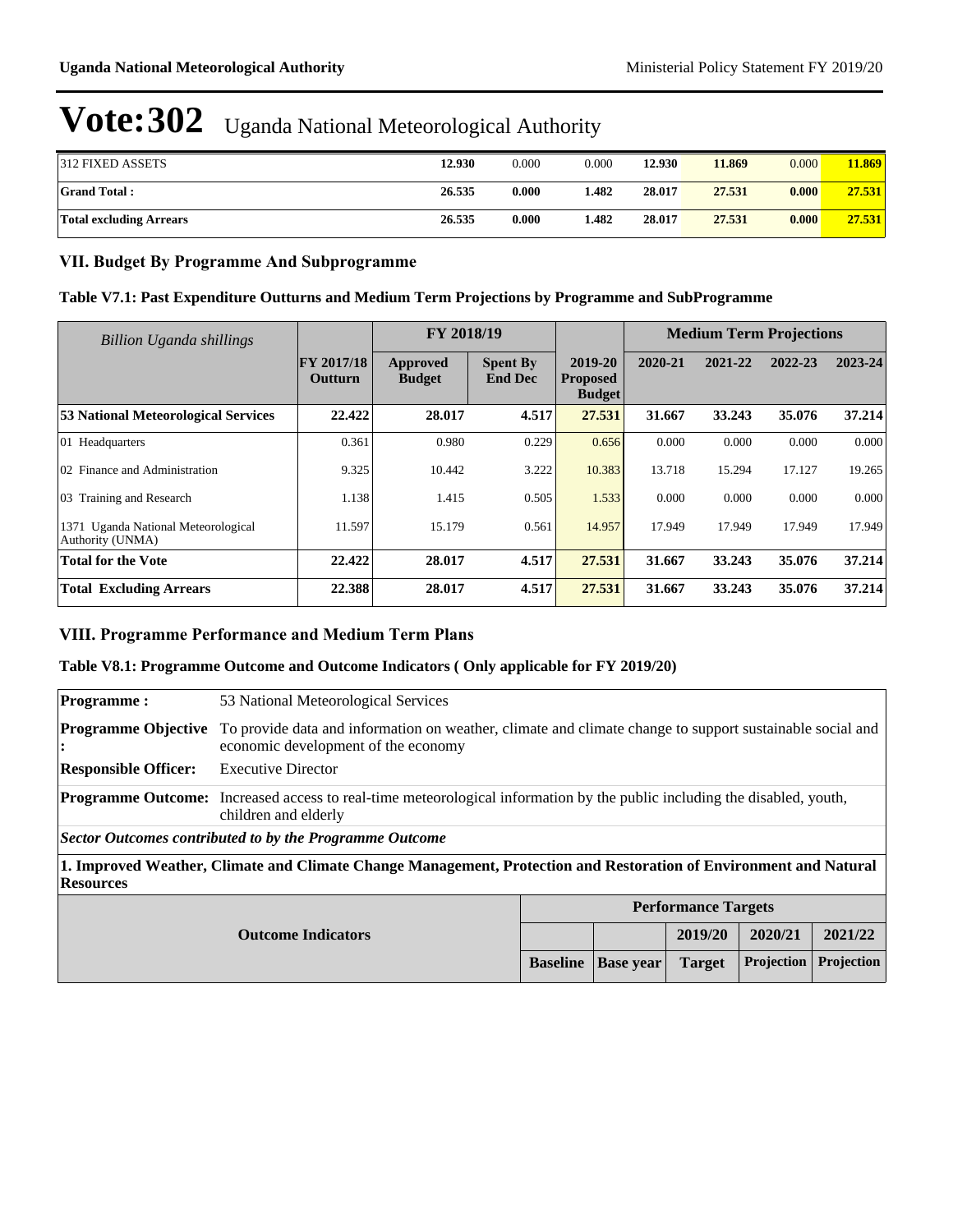| • Level of Accuracy of Seasonal weather forecasts issued for all categories of people<br>including the female, male, children, youth, and elderly per climatological zone | 2018<br>80%  | 80%        | 80%                     | 85%    |
|---------------------------------------------------------------------------------------------------------------------------------------------------------------------------|--------------|------------|-------------------------|--------|
| • Percentage of functional Weather and Climatic Station network per climatological zone                                                                                   | 2018<br>60.4 | 63%        | 65%                     | 67%    |
| SubProgramme: 1371 Uganda National Meteorological Authority (UNMA)                                                                                                        |              |            |                         |        |
| <b>Output: 01 Weather and Climate services</b>                                                                                                                            |              |            |                         |        |
| Number of aviation forecasts, flight folders issued                                                                                                                       |              | 19,664     | 19,664                  | 19,664 |
| Number of seasonal forecasts issued                                                                                                                                       |              |            | $\overline{\mathbf{4}}$ |        |
| <b>Output: 72 Government Buildings and Administrative Infrastructure</b>                                                                                                  |              |            |                         |        |
| Number of network stations rehabilitated                                                                                                                                  |              | 93         | 93                      | 93     |
| <b>Output: 77 Purchase of Specialised Machinery &amp; Equipment</b>                                                                                                       |              |            |                         |        |
| Number of specialized weather equipment supplied and installed                                                                                                            |              | <b>100</b> | 100                     | 100    |
| Number of weather and climate stations installed                                                                                                                          |              |            | $\overline{\mathbf{4}}$ | 4      |
| Number of weather and climate stations rehabilitated                                                                                                                      |              | 93         | 93                      | 93     |

### **IX. Major Capital Investments And Changes In Resource Allocation**

### **Table 9.1: Major Capital Investment (Capital Purchases outputs over 0.5Billion)**

| FY 2018/19                                                                                                                                                                                                                                                                                                                                   | FY 2019/20       |                                                                                                                                                                                                                                  |                                                                                                                                                                                                                                                                                                                                                                                                                                                                                                                                                                                                                                          |
|----------------------------------------------------------------------------------------------------------------------------------------------------------------------------------------------------------------------------------------------------------------------------------------------------------------------------------------------|------------------|----------------------------------------------------------------------------------------------------------------------------------------------------------------------------------------------------------------------------------|------------------------------------------------------------------------------------------------------------------------------------------------------------------------------------------------------------------------------------------------------------------------------------------------------------------------------------------------------------------------------------------------------------------------------------------------------------------------------------------------------------------------------------------------------------------------------------------------------------------------------------------|
| <b>Appr. Budget and Planned Outputs</b>                                                                                                                                                                                                                                                                                                      |                  | <b>Expenditures and Achievements by</b><br>end Dec                                                                                                                                                                               | <b>Proposed Budget and Planned</b><br><b>Outputs</b>                                                                                                                                                                                                                                                                                                                                                                                                                                                                                                                                                                                     |
| Vote 302 Uganda National Meteorological Authority                                                                                                                                                                                                                                                                                            |                  |                                                                                                                                                                                                                                  |                                                                                                                                                                                                                                                                                                                                                                                                                                                                                                                                                                                                                                          |
| <b>Program: 09 53 National Meteorological Services</b>                                                                                                                                                                                                                                                                                       |                  |                                                                                                                                                                                                                                  |                                                                                                                                                                                                                                                                                                                                                                                                                                                                                                                                                                                                                                          |
| Development Project: 1371 Uganda National Meteorological Authority (UNMA)                                                                                                                                                                                                                                                                    |                  |                                                                                                                                                                                                                                  |                                                                                                                                                                                                                                                                                                                                                                                                                                                                                                                                                                                                                                          |
| Output: 09 53 72 Government Buildings and Administrative Infrastructure                                                                                                                                                                                                                                                                      |                  |                                                                                                                                                                                                                                  |                                                                                                                                                                                                                                                                                                                                                                                                                                                                                                                                                                                                                                          |
| 3 Zonal offices rehabilitated in Tororo, Mbarara and Lira; 1<br>Radar operational centers established in Entebbe (0.33Bn)<br>6 hydrometeorogical, 6 Agro meteorological and 1 synoptic<br>weather stations rehabilitated in Ikulwe, Ivukula, Bugaya,<br>Nabwin, Wadelai, Pacwa, Kotido, Kiige, Rakai, Gulu Kibanda,<br>and Butiaba.(0.165Bn) |                  | Procurement of Radar Operation Center<br>initiated with the process at the design stage.<br>The three stations where the zonal offices are to<br>be located were inspected, BOQs developed<br>and technical stationery acquired. | <b>Aviation Weather Observation stations established</b><br>at 4 Airfileds of Kisoro, Mbarara, Pakuba, Kidepo<br>(0.064Bn)<br>Countrywide, 15 Weather Station sites secured<br>with fences<br><b>Exhibition Stall at Agriculture show reconstructed.</b><br>Headquarter offices fenced off to improve security<br><b>Office Accomodation for 10 Weather Stations of</b><br>Ntusi, Kibanda, Mubende, Mityana, Gulu,<br>Wadelai, Pachwa, Namalu, Bududa, Ivukula<br>improved<br><b>Sanitation Facilities for 10 Weather Stations of</b><br>Kibanda, Ntusi, Mityana, Pachwa, Wadelai,<br>Bududa, Namalu, Kiige, Kotido, Ivukula<br>improved |
| <b>Total Output Cost(Ushs Thousand)</b>                                                                                                                                                                                                                                                                                                      | 495,000          | $\bf{0}$                                                                                                                                                                                                                         | 544,000                                                                                                                                                                                                                                                                                                                                                                                                                                                                                                                                                                                                                                  |
| Gou Dev't:                                                                                                                                                                                                                                                                                                                                   | 495,000          | $\Omega$                                                                                                                                                                                                                         | 544,000                                                                                                                                                                                                                                                                                                                                                                                                                                                                                                                                                                                                                                  |
| Ext Fin:                                                                                                                                                                                                                                                                                                                                     | $\mathbf{0}$     | $\Omega$                                                                                                                                                                                                                         | $\Omega$                                                                                                                                                                                                                                                                                                                                                                                                                                                                                                                                                                                                                                 |
| A.I.A.                                                                                                                                                                                                                                                                                                                                       | $\boldsymbol{0}$ | $\mathbf{0}$                                                                                                                                                                                                                     | $\Omega$                                                                                                                                                                                                                                                                                                                                                                                                                                                                                                                                                                                                                                 |
| Output: 09 53 75 Purchase of Motor Vehicles and Other Transport Equipment                                                                                                                                                                                                                                                                    |                  |                                                                                                                                                                                                                                  |                                                                                                                                                                                                                                                                                                                                                                                                                                                                                                                                                                                                                                          |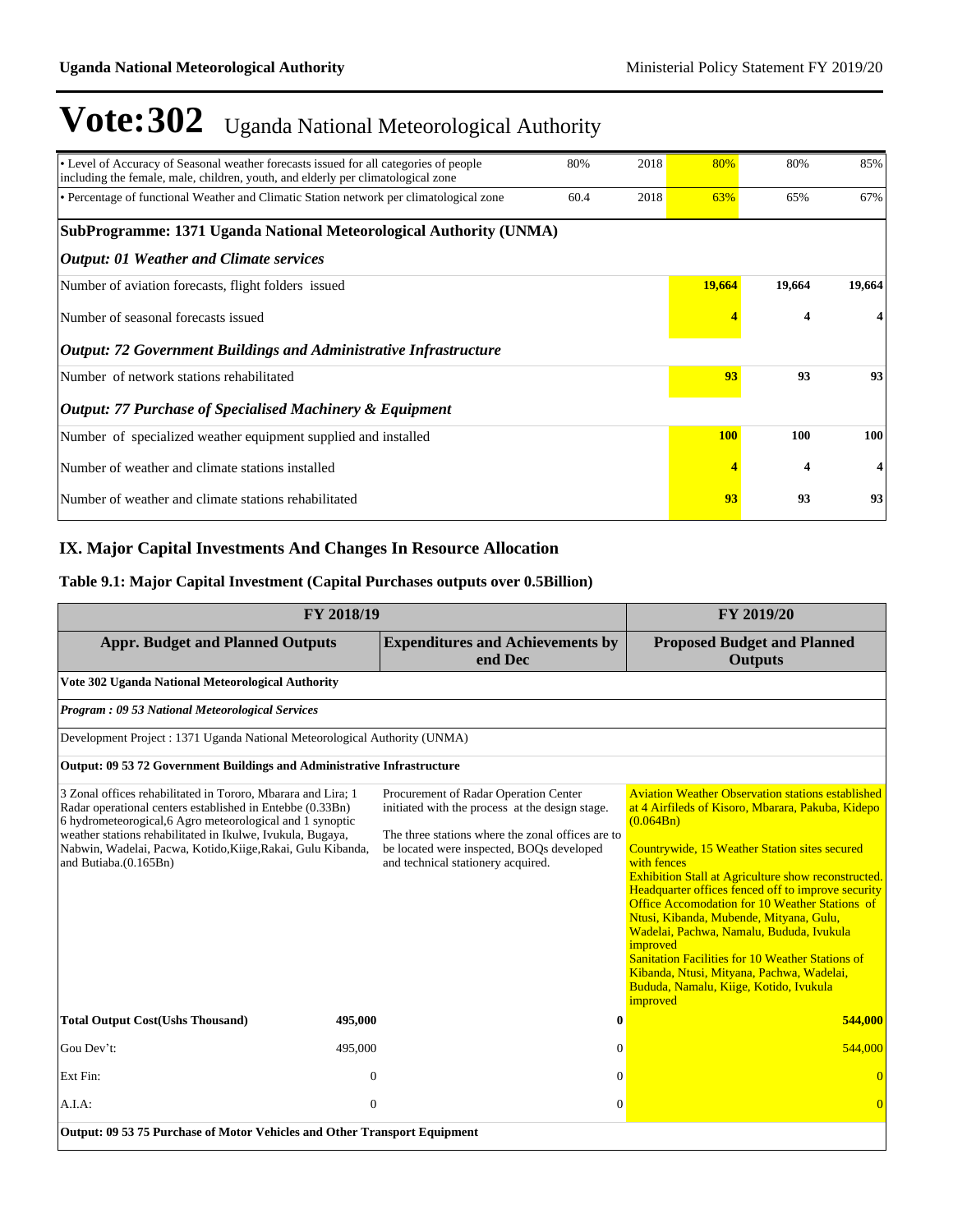| 2 pick-ups and 5 motorcycles procured for headquarters and<br>hard to reach outstations (0.45Bn)                                                                                                                                                                                                                                                                                                                                                                                                                      |                | Procurement process for 1 mini-bus and 6<br>motor cycles in the final stages with delivery<br>and payment expected in the third Quarter. | 30-Seater Minibus, 2 Double Cabin Pickup, 3<br><b>Motor Cycles procured</b>                                                                                                                                                                                                                                                                                                                                                                                                                                                                                                                                     |
|-----------------------------------------------------------------------------------------------------------------------------------------------------------------------------------------------------------------------------------------------------------------------------------------------------------------------------------------------------------------------------------------------------------------------------------------------------------------------------------------------------------------------|----------------|------------------------------------------------------------------------------------------------------------------------------------------|-----------------------------------------------------------------------------------------------------------------------------------------------------------------------------------------------------------------------------------------------------------------------------------------------------------------------------------------------------------------------------------------------------------------------------------------------------------------------------------------------------------------------------------------------------------------------------------------------------------------|
| <b>Total Output Cost(Ushs Thousand)</b>                                                                                                                                                                                                                                                                                                                                                                                                                                                                               | 450,000        | 0                                                                                                                                        | 755,000                                                                                                                                                                                                                                                                                                                                                                                                                                                                                                                                                                                                         |
| Gou Dev't:                                                                                                                                                                                                                                                                                                                                                                                                                                                                                                            | 450,000        | $\Omega$                                                                                                                                 | 755,000                                                                                                                                                                                                                                                                                                                                                                                                                                                                                                                                                                                                         |
| Ext Fin:                                                                                                                                                                                                                                                                                                                                                                                                                                                                                                              | $\theta$       | $\Omega$                                                                                                                                 |                                                                                                                                                                                                                                                                                                                                                                                                                                                                                                                                                                                                                 |
| A.I.A:                                                                                                                                                                                                                                                                                                                                                                                                                                                                                                                | $\mathbf{0}$   | $\Omega$                                                                                                                                 | $\Omega$                                                                                                                                                                                                                                                                                                                                                                                                                                                                                                                                                                                                        |
| Output: 09 53 77 Purchase of Specialised Machinery & Equipment                                                                                                                                                                                                                                                                                                                                                                                                                                                        |                |                                                                                                                                          |                                                                                                                                                                                                                                                                                                                                                                                                                                                                                                                                                                                                                 |
| Stations countrywide re-equipped with thermometers, weather<br>sensors, evaporation pans, barometers, anemometers, wind<br>vanes focusing on un-served zones (0.1Bn); 4 GPS and 60<br>rain gauges procured for un-served zones (0.15Bn)<br>2 display screens, servers and storage procured for the radar;<br>improved now casting system, early warning system and<br>severe weather alert system through procurement of weather<br>radar (For northern region, 11.38Bn); Weather ballons and<br>radiosondes procured |                | Procured of weather radar initiated.                                                                                                     | 100 Manual Rain gauges, 60 Digital<br>thermometers, 30 Anemometers, 30 Evaporation<br>Pans, 30 Soil thermometers, 10 Soil augures, 30<br>Digital Barometers, 2 Stevenson Screen, 30<br>Sunshine recorders, 300 Measuring cylinders<br>procured and installed countrywide (3.106Bn)<br>4 Air pollution Monitoring Stations established in<br>4 Divisions in Kampala<br>Purchase of new standby generator<br>Verification techniques of Aviation weather<br>Forecasts improved through procurement Real<br>Time Verification System (RTVS) to enhance<br>forecast accuracy issued across the country<br>(0.555Bn) |
| <b>Total Output Cost(Ushs Thousand)</b>                                                                                                                                                                                                                                                                                                                                                                                                                                                                               | 11,868,461     |                                                                                                                                          | 10,027,300                                                                                                                                                                                                                                                                                                                                                                                                                                                                                                                                                                                                      |
| Gou Dev't:                                                                                                                                                                                                                                                                                                                                                                                                                                                                                                            | 11,868,461     | $\Omega$                                                                                                                                 | 10,027,300                                                                                                                                                                                                                                                                                                                                                                                                                                                                                                                                                                                                      |
| Ext Fin:                                                                                                                                                                                                                                                                                                                                                                                                                                                                                                              | $\overline{0}$ | $\Omega$                                                                                                                                 |                                                                                                                                                                                                                                                                                                                                                                                                                                                                                                                                                                                                                 |
| A.I.A:                                                                                                                                                                                                                                                                                                                                                                                                                                                                                                                | $\theta$       | $\Omega$                                                                                                                                 | $\bf{0}$                                                                                                                                                                                                                                                                                                                                                                                                                                                                                                                                                                                                        |

### **X. Vote Challenges and Plans To Improve Performance**

### **Vote Challenges**

The UNMA approved structure of 218 staff is short of the required basic structure of 298 which undermines the internationally acceptable standard staffing levels of different meteorological station categories. As a result, majority of the synoptic stations are manned by 2-3 staff instead of 7 while the agro-met and hydro-met stations are manned by 1 staff instead of the recommended 4 under Quality Management Standards of ICAO and WMO. Some of the stations are completely closed because there is no staff to man them thereby compromising the quality of data used in forecasting.

Due to the capital intensive nature of meteorological equipment, stations have only one set of instruments making it very difficult to

withdraw the equipment for the periodic calibration.

The unreliable flow of GoU development funds has made it difficult to acquire the most required specialized machinery and equipment for improved accuracy of the forecasts issued

#### **Plans to improve Vote Performance**

The vote has reduced budgetary allocations to consumptive items.

Partnerships with private sector and Civil Society Organisations have been promoted through Memorandum of understanding signed.

### **XI Off Budget Support**

#### **Table 11.1 Off-Budget Support by Sub-Programme**

| <b>Billion Uganda Shillings</b> | 2018/19 Approved | 2019/20 Draft    |
|---------------------------------|------------------|------------------|
|                                 | <b>Budget</b>    | <b>Estimates</b> |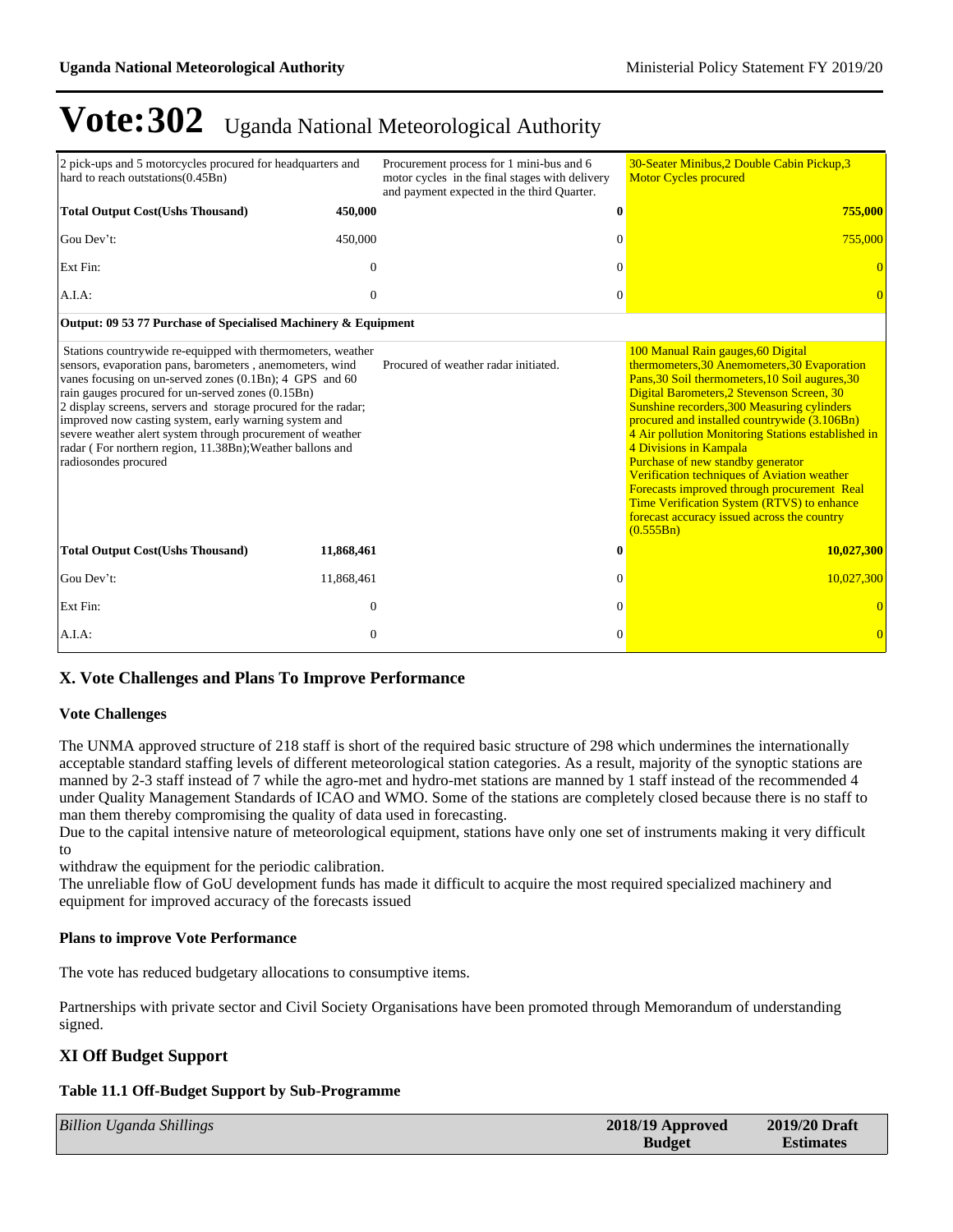| <b>Programme 0953 National Meteorological Services</b> | 0.00 <sub>l</sub> | 3.13 |
|--------------------------------------------------------|-------------------|------|
| Development budget Estimates                           |                   |      |
| 1371 Uganda National Meteorological Authority (UNMA)   | 0.00              | 3.13 |
| 400-MULTI-LATERAL DEVELOPMENT PARTNERS                 | $0.00\degree$     | 3.13 |
| <b>Total for Vote</b>                                  | 0.00              | 3.13 |

### **XII. Vote Cross Cutting Policy And Other Budgetary Issues**

### **Table 12.1: Cross- Cutting Policy Issues**

| <b>Issue Type:</b>                  | <b>HIV/AIDS</b>                                                                                                                                                                                                                                  |
|-------------------------------------|--------------------------------------------------------------------------------------------------------------------------------------------------------------------------------------------------------------------------------------------------|
| Objective:                          | To reduce transmission of HIV/AIDS amongst staff                                                                                                                                                                                                 |
| <b>Issue of Concern:</b>            | There has been laxity in attending voluntary Counseling and Testing among staff which reduces<br>their<br>productivity due to reduced number of days worked due to HIV/AIDS related illness.                                                     |
| <b>Planned Interventions:</b>       | Availing free condoms to both men and women staff in their wash room.<br>Provision of medical insurance to all staff<br>Provision of voluntary counseling and testing services to all staff                                                      |
| <b>Budget Allocation (Billion):</b> | 0.534                                                                                                                                                                                                                                            |
| <b>Performance Indicators:</b>      | Medical insurance paid<br>Number of staff benefiting from the voluntary counseling and testing services                                                                                                                                          |
| <b>Issue Type:</b>                  | Gender                                                                                                                                                                                                                                           |
| Objective:                          | To simplify weather and climate information into terms easily understood by the targeted<br>beneficiaries of all age groups.                                                                                                                     |
| <b>Issue of Concern:</b>            | Climate and weather information is mostly presented in technical jargon that is not easily<br>understood<br>by the targeted audience for informed decision making like in planting and harvesting.                                               |
| <b>Planned Interventions:</b>       | Weather information will be simplified to reach women and most vulnerable groups in rural<br>societies. The seasonal forecasts will be translated into 25 major in local languages that are<br>adequate<br>to make decisions at farmer level     |
| <b>Budget Allocation (Billion):</b> | 0.115                                                                                                                                                                                                                                            |
| <b>Performance Indicators:</b>      | Number of local languages in which the seasonal forecast has been translated (Target, 25)<br>Outcome of the customer satisfaction survey                                                                                                         |
| Objective:                          | To improve linkage and partnerships with weather and climate information dissemination fora at<br>local governments and media houses countrywide                                                                                                 |
| <b>Issue of Concern:</b>            | Working in silos, weak linkages/partnerships between UNMA as the provider of weather and<br>climate<br>information and some of the key dissemination for aof weather and climate information.                                                    |
| <b>Planned Interventions:</b>       | Improve the use of networks such as agricultural extension workers, production officers at the<br>districts and strengthen partnerships through stakeholder engagements with media houses in<br>dissemination of weather and climate information |
| <b>Budget Allocation (Billion):</b> | 0.085                                                                                                                                                                                                                                            |
| <b>Performance Indicators:</b>      | Number of stakeholder engagement workshops held especially with media houses(Target, 4                                                                                                                                                           |
| <b>Issue Type:</b>                  | <b>Enviroment</b>                                                                                                                                                                                                                                |
| Objective:                          | To reduce effects of climate change through implementation of mitigation and adaptation measures                                                                                                                                                 |